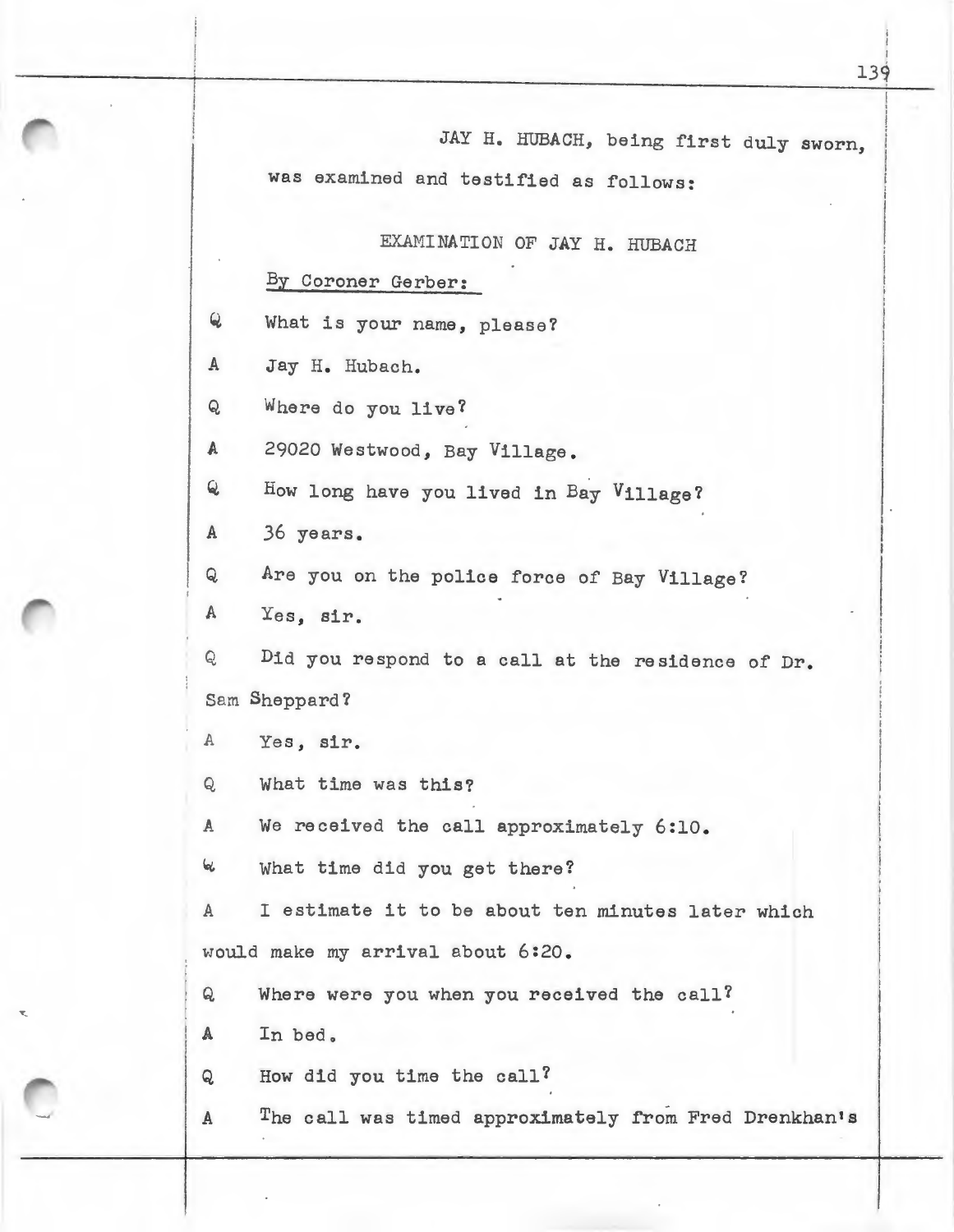original call through the fire chief at the fire station.  $Q$ You got the call, you got out of bed, got in your

car and went over to the Sheppard home, is that it?

A That's correct.

 $Q$ And you got there about 6:20?

*A*  Approximately.

Ź,

Q How far did you have to  $go?$ 

A It is not more than a half mile.

 $\bf{Q}$ tell me? What did you find when you got there, just go on and

 $\mathbb{A}$ Upon arrival at the scene I was met by Dick Sommer, who was the fireman for the village, and who had been operating the ambulance that day. And the first thing he told me he says, "Get ahold of yourself, it is Marilyn, she had been murdered." With that  $I$  went to the front entrance of the home, that is, the Lake Road entrance, and went in. Upon entering the hallway I was met by Mrs. Houk who directed me through the kitchen towards the landing. Before entering the kitchen I did notice a bag. It was seemingly up-ended and the contents on the floor. I went upstairs. The room of the murdered person was right at the end of the stairs, and I walked in. The door was splattered with blood, and in the room itself there were two twin beds of the four poster type. The body of Mrs. Sheppard was on the bed closest to the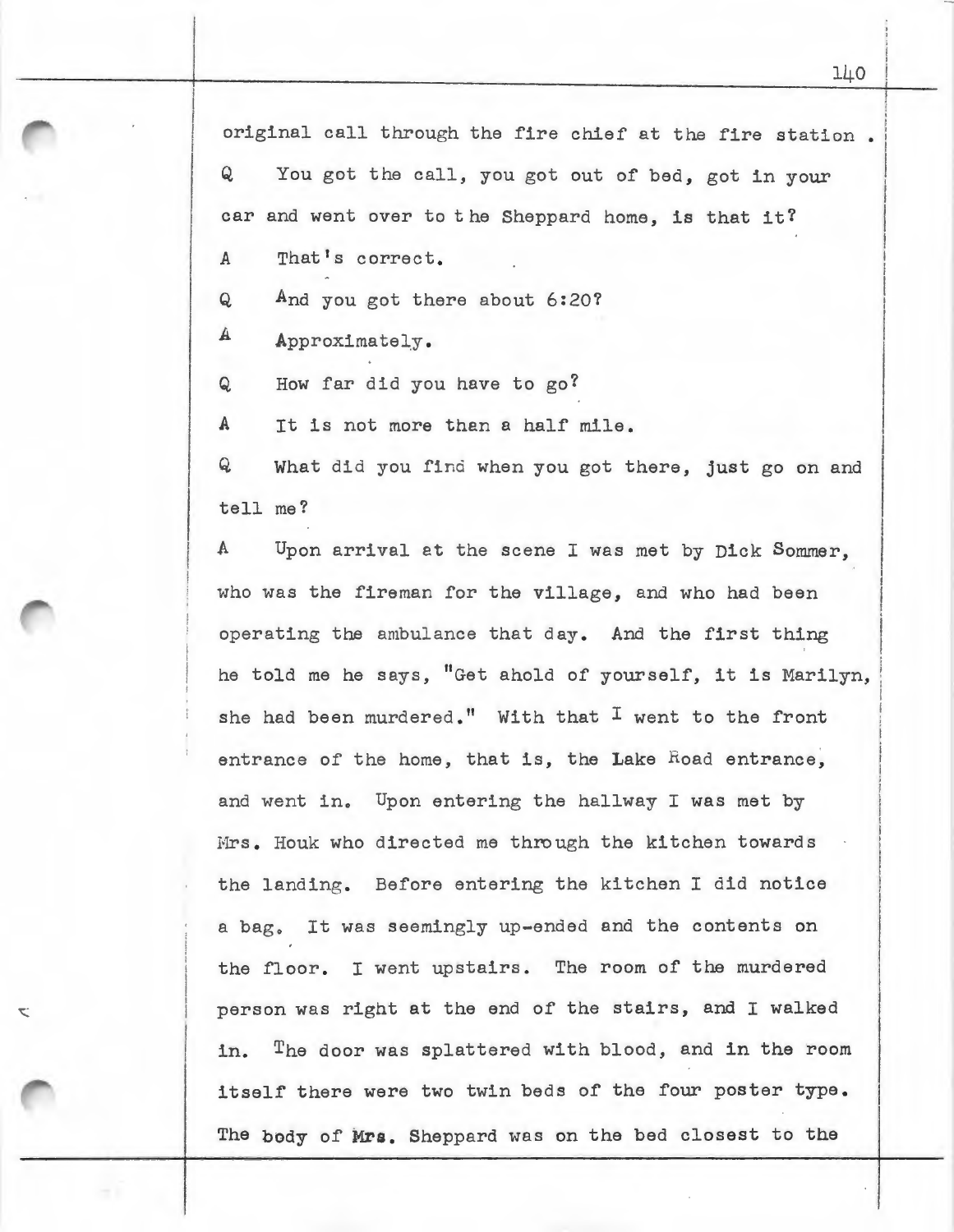entrance of the door. Do you want me to place the body and all that?

Q Go ahead.

A The body of Mrs. Sheppard was lying face up, her head approximately three feet from the head of the bed, which would be the south or southerly direction, and the feet were extended over the bed, bent at the knees, which would be in a northerly direction. You want full description?

Q Yes.

A I noticed the head, especially around the upper left, of the eye, was severely lacerated with innumerable cuts. There was a great amount of clotted or coagulated blood around her face, head, and hair. Her shirt blouse was pulled up over the chest. Her arm, her right arm was extended along her side. Her left arm was bent approximately at the elbow and across the stomach. From this p oint down there was a sheet that covered the lower extremities.

Upon looking around the room I noticed that there! were no outward appearances of any type of a struggle, that is, nothing seemed to be disturbed as tobeing upset. I noticed the chair in what would be the northeast corner of the room closest to this bed where the body was on, and there was clothing on this chair. It was a rocking I  $\begin{array}{c} \begin{array}{c} \begin{array}{c} \begin{array}{c} \begin{array}{c} \end{array} \end{array} \end{array} \end{array} \end{array} \end{array}$ 

I an ada was i **I** I l ! I *:*  i I

I I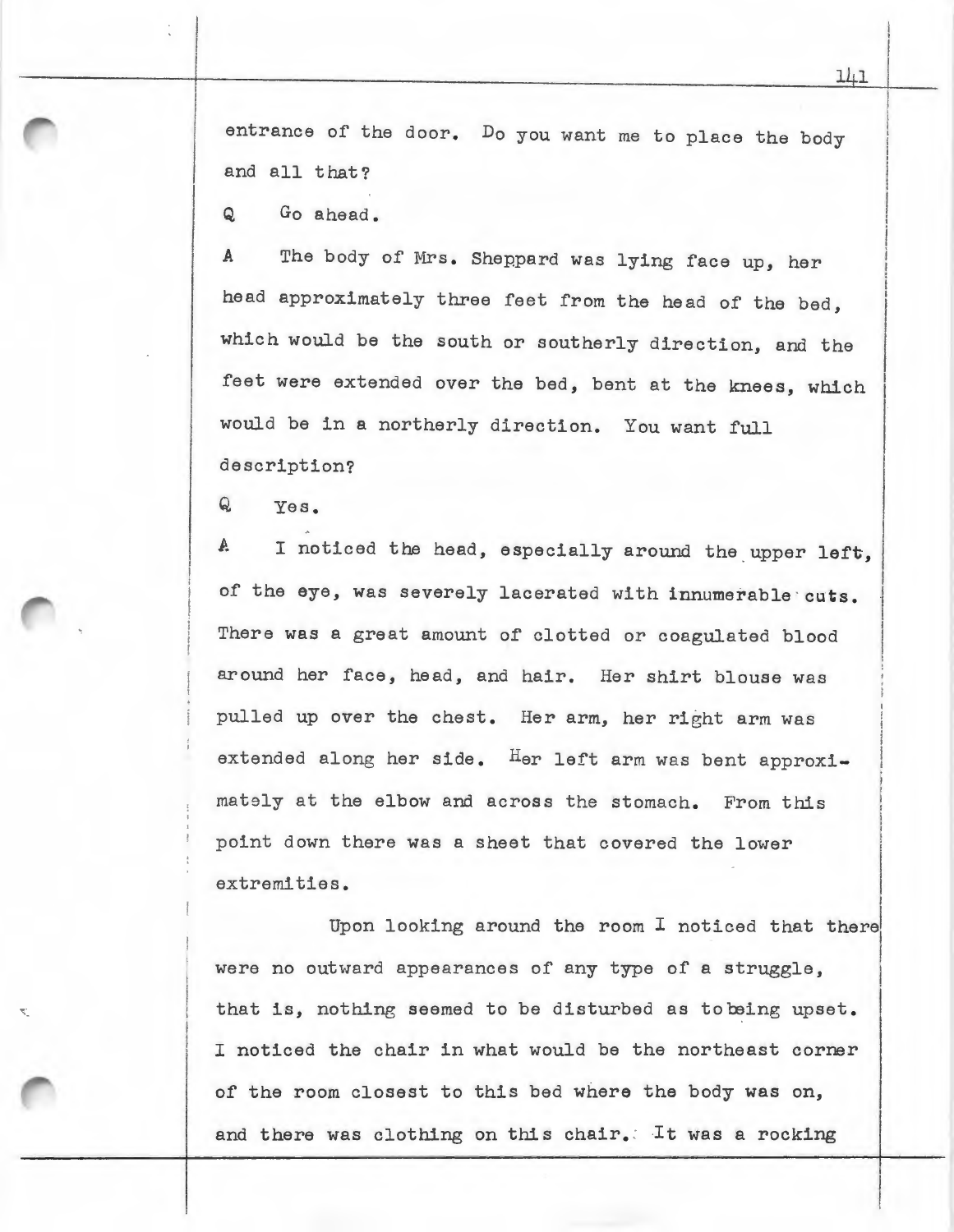type chair. There were two pair of shorts, one white, one blue, a bra, thesewere on the seat of the chair. On the back of the chair was a shirt, it was eit her a tan or a light beige with rolled sleeves. In other words, it was a long sleeved shirt that had been rolled up. Underneath that there was a sweater, I believe it was navy blue in color. Next to the chair there was a pair of .. loafer type light colored moccasins.

From the room I went and started a search of the premises. Upon going down the stairs went through the living room and at this time noticed the desk which was a secretary, it is at the north side of the home and I I  $\mathbf{I}$ ! I I I is a secondary, we we we have the mass of the home did the vertex of the rear door leading to the lake. I believe they assume this to be their front door or they term it their front door. This desk, the lower drawers of which were standing more or less ajar, the top of the desk was littered and on the floor there were a number of papers strewn about. Among them were tax stamps et cetera.

Going to the door, the door was standing what you would call half-way open. I went through the doorway, out onto the porch, through the screen door which was wide open, and from there I proceeded to the stairway down to the beach.

T

firemen, Ronald Callahan and Dick Sommer. We went down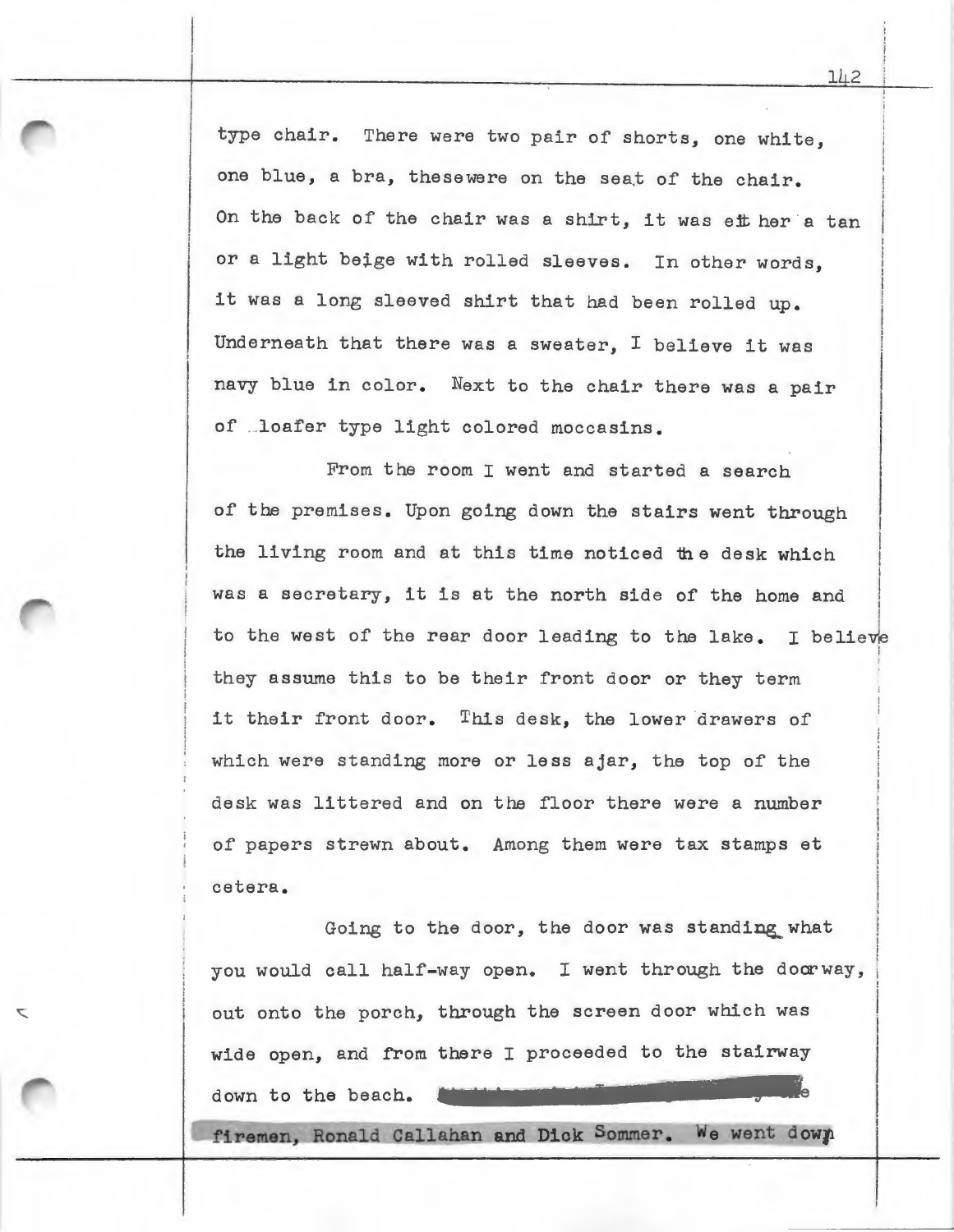*No* eAJ dictivelance  $M<sup>2</sup>$   $M<sup>2</sup>$ beach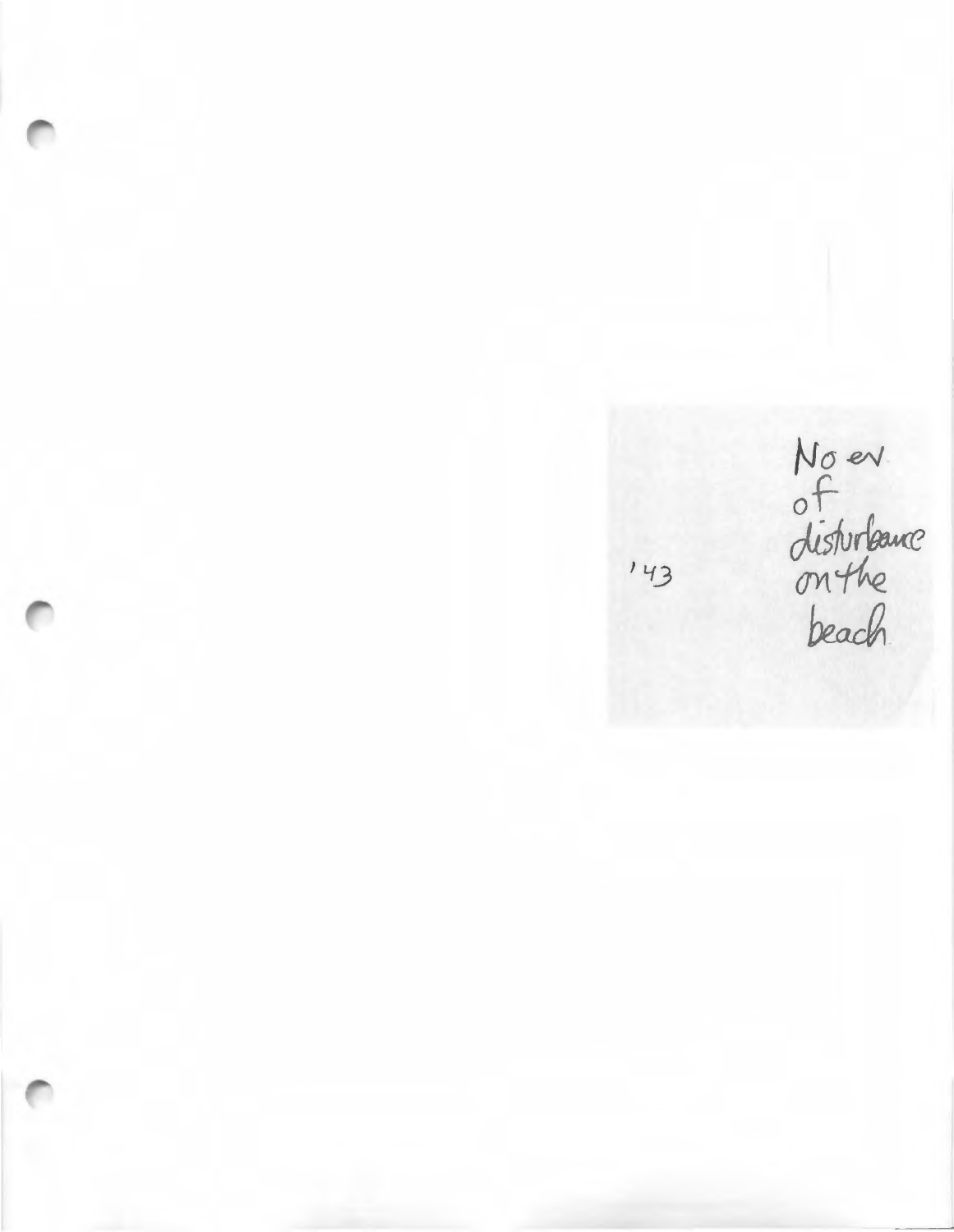to the beach house, got to the end of the stairs, at that time the water I believe would be close to two and a half, to three feet from the retaining wall, that is, the wash of it. At this point we could see no evidence of any foot prints or disturbance of the sand. There were two fishermen on the pier at Huntington Park and Dick and Ronnie walked over towards them to talk to them, at which time I returned upstairs, started back into the home and met up with Fred Drenkhan. At that time we discussed the matters and I got my first-hand information of what had taken place.

I started back down the stairs again to go and contact these fishermen personally, and met the Chief and the Mayor coming back up the stairs. And he said he had already obtained the information that we wanted from these fishermen. So with that I turned around and went back to the cruiser and called into the station, put out an all car and station broadcast to pick up any and all vagrants ors uspicious persons that might be on the highway. As I came back out of the police car I was met by the Mayor and we talked, and in the talk, the conversation it was brought out that the Aherns were believed to have been the last ones to have seen these people. So we decided to go over and talk to the Aherns and see what we could learn.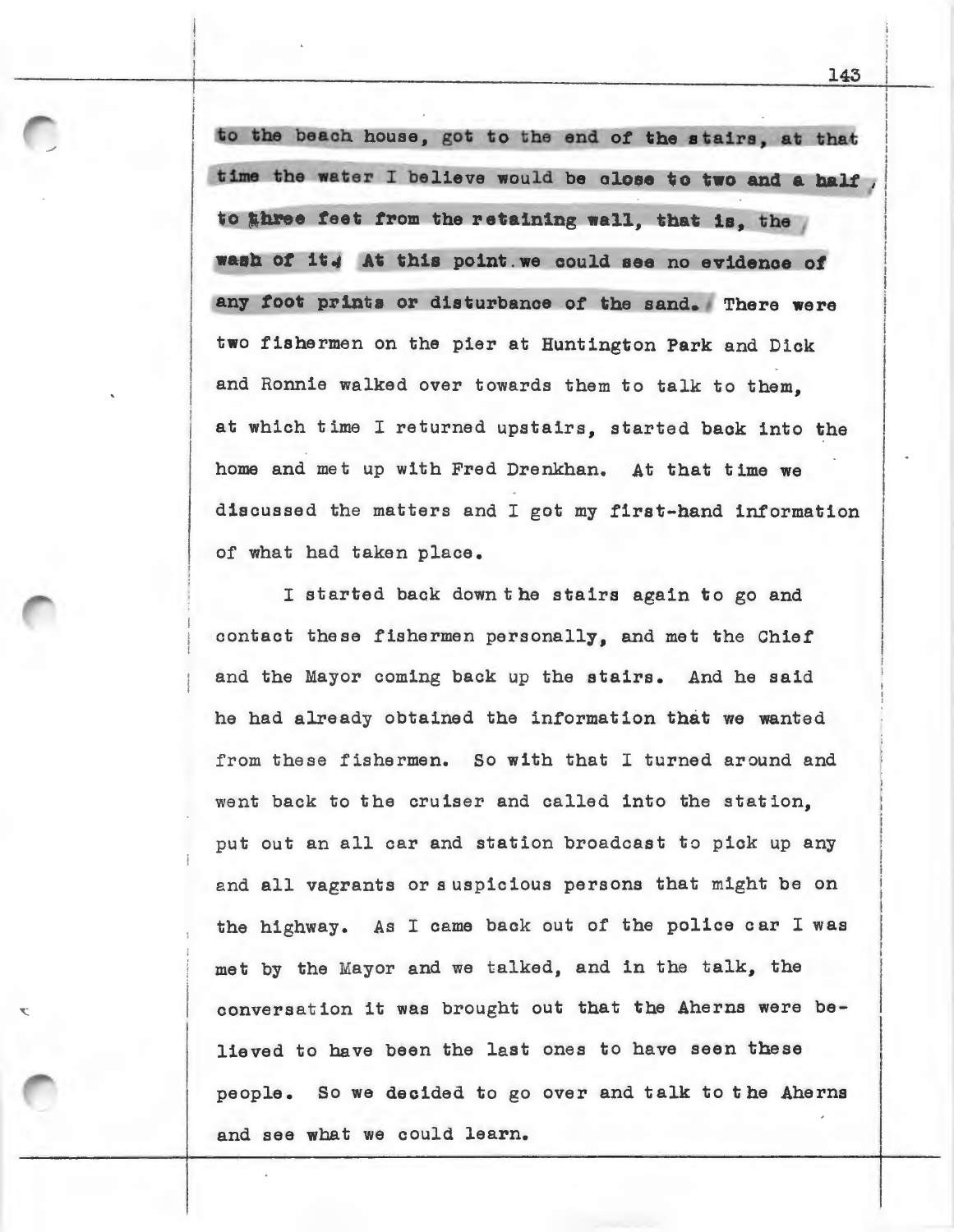At this point we proceeded to the Ahern residence. Shortly after arrival, in fact before we had ascertained too much information I got a telephone call to the effect that there were two vagrants that had .been picked up by Avon Lake Police Department at our station and to proceed there for questioning, which I did.

Q Did you make an inspection or examination of the various rooms on the first floor?

A *No,* sir, I didn't get into the study at all. Q Did you make an inspection of the couch in the living room?

<sup>A</sup>I can't say that I made a real inspection of it, doctor. I did look at it.

Q What did you notice?

A I noticed where, that the coat was in a folded condition at the end of the bed or the end of the couch.

Q Was it disturbed, folded up nicely?

A Well, as though someone would lay it there.

Q It wasn't wrinkled?

A I can't be s ure on that. Off-hand I would say no.

Q How about the rest of the couch?

• A I can't recall that.

Q What time was this that you were making these ob-

I I I